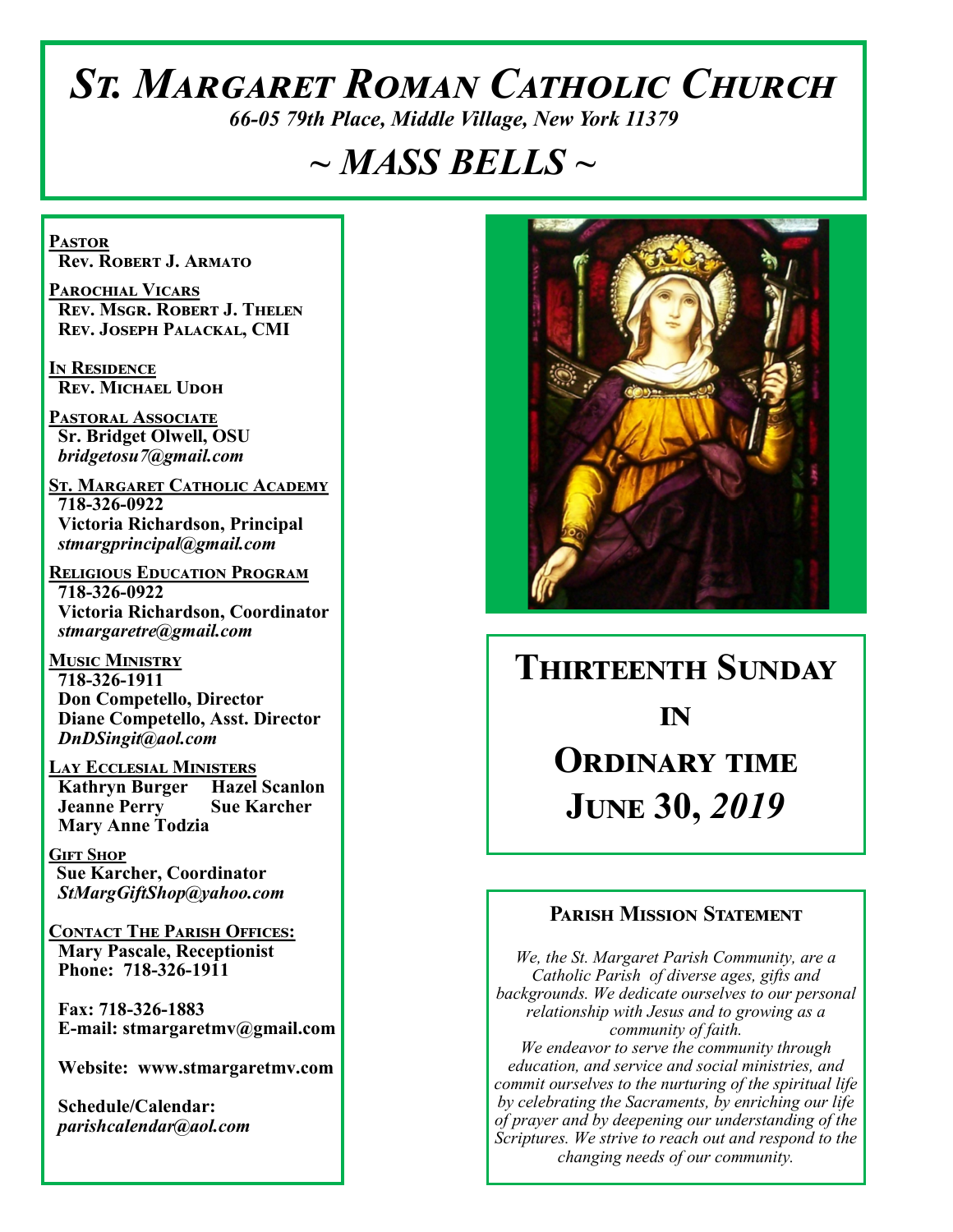# *MASSES FOR THE WEEK*

| SUN.                                           | <b>JUNE 30 - THIRTEENTH SUNDAY</b><br><b>IN ORDINARY TIME</b>                                                                                                              |
|------------------------------------------------|----------------------------------------------------------------------------------------------------------------------------------------------------------------------------|
| 7:30<br>9:00<br>10:30<br><b>NOON</b><br>5:00PM | Carol McDonald<br>Maria Curatolo/Joe Pagano/Sara Como/<br>Augie DeSimone<br>Fire Lt. Kevin J. & William Pfeifer<br>William & Belle T. Kunz                                 |
| MON.<br>7:00<br>9:00                           | <b>JULY 1 - ST. JUNIPERO SERRA</b><br><b>Purgatorial Society</b><br>Julia & Frank Jacobovics (ANNI)                                                                        |
| TUE.<br>7:00<br>9:00                           | <b>JULY 2 - WEEKDAY</b><br>Anna & John Rice<br>Casimir Krzewski                                                                                                            |
| WED.<br>7:00<br>9:00                           | JULY 3 - ST. THOMAS, APOSTLE<br>Augusta D. Weiner<br>Rose D'Amato                                                                                                          |
| THU.<br>9:00                                   | <b>JULY 4 - INDEPENDENCE DAY</b><br>People of the U.S.A.                                                                                                                   |
| FRI.                                           | JULY 5 - ST. ANTHONY ZACCARIA/<br><b>FIRST FRIDAY</b>                                                                                                                      |
| 7:00<br>9:00                                   | <b>Welfare of Madline Conlon</b><br>John Sr., & John Jr. Cirociari                                                                                                         |
| SAT.                                           | <b>JULY 6 - ST. MARIA GORETTI/FIRST</b><br><b>SATURDAY</b>                                                                                                                 |
| 9:00                                           | Collective: Dcd. Priests of the Brooklyn &<br>Rockville Centre Dioceses/Joseph Kresse/<br>Giovanni & Mary Armato/Rose Diglio/<br>Bill & Lee DiGiovanna/Souls in Purgatory/ |
| 5:00PM                                         | Sal Monardo                                                                                                                                                                |
| SUN.                                           | JULY 7 - FOURTEENTH SUNDAY IN<br><b>ORDINARY TIME</b>                                                                                                                      |
| 8:00<br>10:00                                  | People of the Parish<br>Antonino Catalano/Maria Curatolo/Daniele<br>Bussa/Maria DiSalvo/                                                                                   |
| <b>NOON</b><br>5:00PM                          | <b>Frank Fischetti</b><br>Joseph Pecoraro                                                                                                                                  |
| $***$                                          | Bilingual, English/Italian                                                                                                                                                 |



# **PARISH INFORMATION**

**Rectory Office Hours Monday - Friday - 9 am to Noon, and 1 pm to 5pm Tuesday & Wednesday evenings 5-7pm Saturday - by appointment Sunday - closed**

**CONFESSIONS** - Saturday, 4-4:45 pm or by appointment with a priest.

**NOVENA** to Our Lady of the Miraculous Medal Mondays after the 9am Mass.

**BAPTISMS** take place on the 1st and 3rd Sundays of the month. Please call the rectory for an appointment and to register your child.

**WEDDINGS MUST** be scheduled at least six months in advance by appointment with a priest or a deacon. Please call the rectory office. For marriage preparation information visit www.pre-cana.org.

**THE ENGLISH CHOIR** rehearses on Tuesday, at 7 pm in the Church. Tenors and baritones needed!

**IL CORO ITALIANO** prattica ogni Domenica prima della Messa Italiana.

**THE YOUTH CHOIR** rehearses on Thursday, from 6-7 pm in the Church. For more info, DnDsingit@aol.com

**BOY SCOUT TROOP #119** meets on Tuesdays from 7:15-9 pm in the Parish Hall. New members are welcome, age 10 1/2 & up. Call Mr. Krzewski, 718-894-4099.

**CUB PACK #119** meets on Mondays from 7-8:30 pm in the Parish Hall. New members welcome, age 6 to 10-1/2. Call Mr. Krzewski, 718-894-4099.

**SENIOR CITIZENS** meet every Wednesday at 12 Noon in the Parish Center.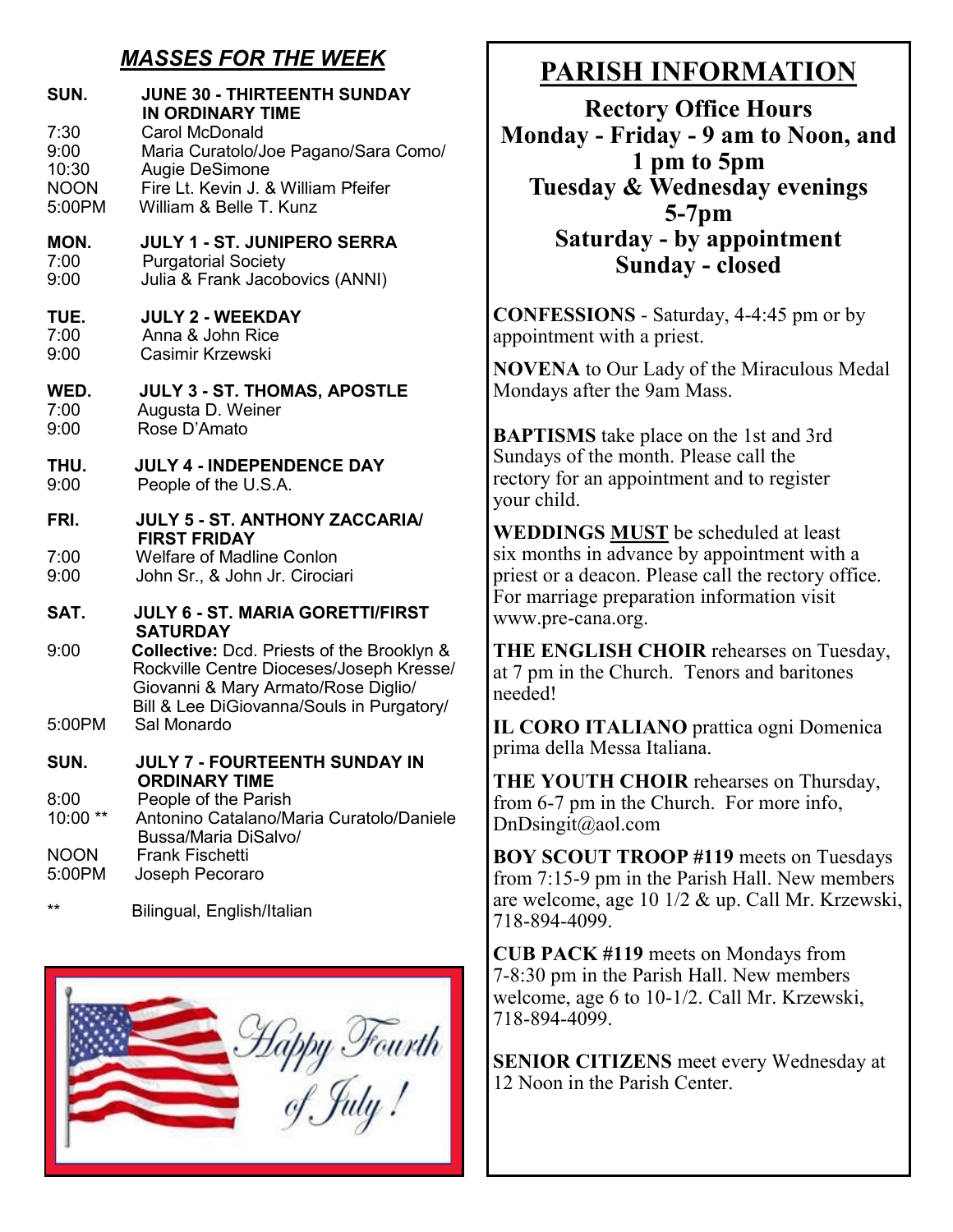# PLEASE PRAY FOR OUR SICK

Karen Guarascio, Connie Faccibene, Linda Frazier, Cari Ann Falk-LoBello, Glen Falk, Ronald Frazier, Robert Sabini, Lee Falk, Scott White, Baby McKinley Kelleher, Sean Harrison, Justin James Quirke, Elizabeth Ott, Dr. Joan Virostko, Alfie Poje, Carol Arevalo, Jim O'Driscoll, Victoria Lippolis, Mary Rigovich, Matteo Sabini, Charles Schaaf, Alvaro Andres Gonzalez, Luis Sanchez, Billy Gillespie, George McGarry, Cathie Greulich, Anthony Bruno, John Wert, Joseph Stubbs, Bob & Karen Schaefer, Michael Hirst, Mary Harrison, John Murphy, Anne McGinnis, Richard Santangelo, Norma Voyer, Vicky Turato, Julio Pelaez, Maritza Gutierrez, Graciela Mora, Cindy Mulore, Salvatore Tuttolomondo, Gloria Mojica, Gloria Pemaj, Anne Gorian, Allen McConville, Joseph Simon, Jack Marchindiondo, Victoria Lippolis, The Scaturro Family, Joseph Siano, Louis Pitelli, Marion Caracciola, Vita Mazzola, Giovanni Campo,

*The names will remain for 3 months, please call 718-326-1911 and ask for continued prayers.*

### **Prayer Requests**

**Pray for vocations to the Priesthood and Religious Life.** 

**Please pray for our men and women from our Parish serving in the defense of our country: Lt. Col. Thomas Frohnhoefer Sgt. Robert A. Domenici** 



#### *WE RECALL OUR BELOVED DECEASED*

*Especially, Sergeant George Aldo Savasta, Jacob Parisen, Manuel Ayala, May they rest in Christ's Peace!*

# **MEMORIALS**

## *WINE & HOSTS THIS WEEK*

*are offered in memory of David J. McConville at the request of Lauraine McConville.* 

# *ALTAR CANDLES THIS WEEK*

*are offered in memory of David J. McConville at the request of Lauraine McConville.* 

# *TABERNACLE LAMP THIS WEEK*

*is lit in memory of Giovanni & Mary Armato at the request of Phyllis, Lee & Ben.* 

## **TODAY'S READINGS**

 *Thirteenth Sunday in Ordinary Time*  1 Kgs 19:16b, 19-21 Ps 16:1-2, 5, 7-8, 9-10, 11 Gal 5:1, 13-18 Lk 9:51-62

### **READINGS FOR THE WEEK**

| Monday:    | Gn 18:16-33<br>Ps 103:1b-2,3-4, 8-9,<br>$10 - 11$<br>Mt 8:18-22                                   |
|------------|---------------------------------------------------------------------------------------------------|
| Tuesday:   | Gn 19:15-29<br>Ps 26:2-3, 9-10, 11-12<br>Mt 8:23-27                                               |
| Wednesday: | Eph 2:19-22<br>Ps 117:1bc, 2<br>Jn 20:24-29                                                       |
| Thursday:  | Gn 22:1b-19<br>Ps 115:1-2, 3-4, 5-6, 8-9<br>Mt $9:1-8$                                            |
| Friday:    | Gn 23:1-4, 19, 24:1-8<br>62-67<br>Ps 106:1b-2, 3-4a, 4b-5<br>Mt 9:9-13                            |
| Saturday:  | Gn 27:1-5, 15-29<br>Ps 135:1b-2, 3-4, 5-6<br>Mt 9:14-17                                           |
| Sunday:    | Is $66:10-14c$<br>Ps 66:1-3,4-5,6-7, 16, 20<br>Gal 6:14-18<br>Lk 10:1-12, 17-20 or<br>$Lk$ 10:1-9 |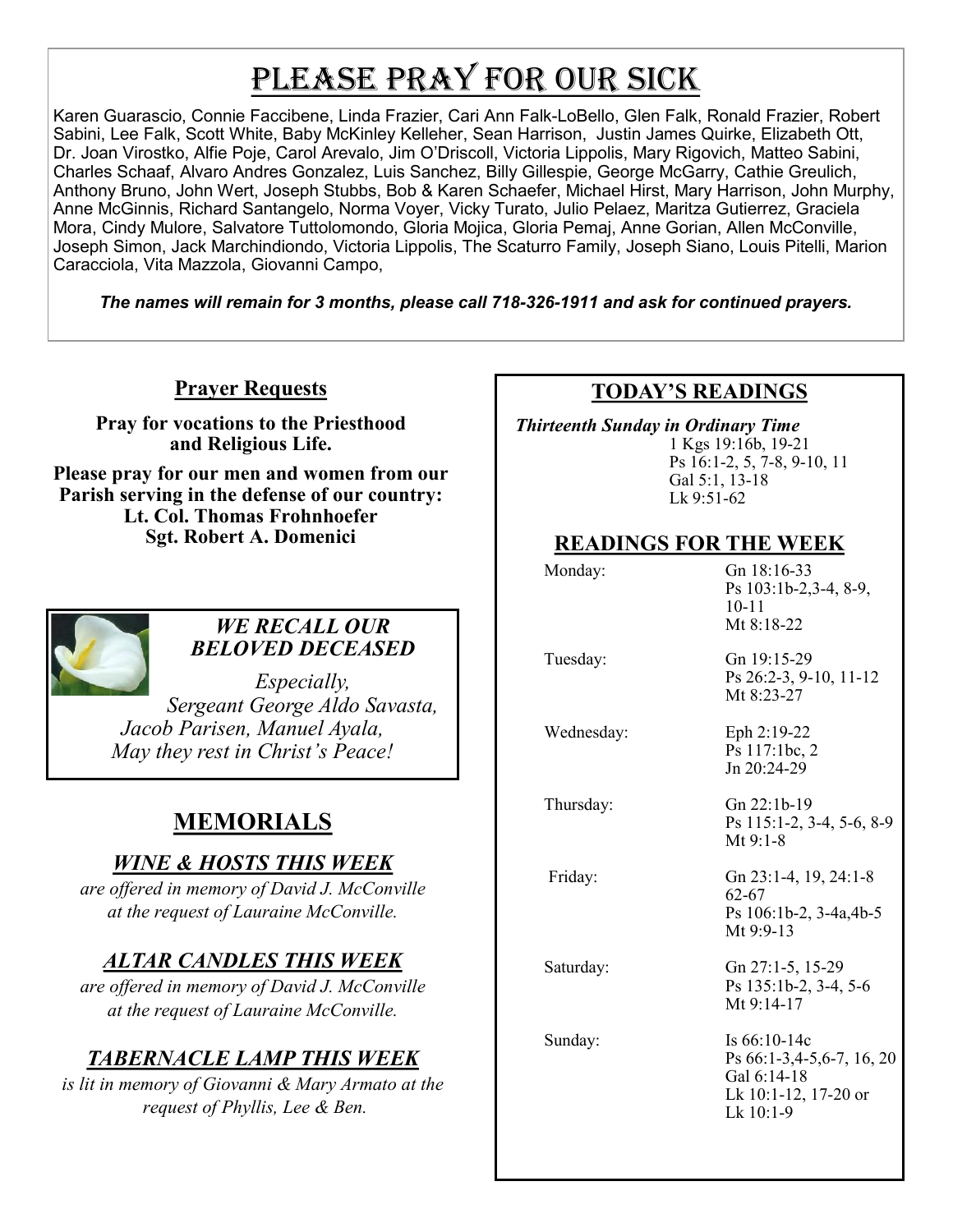#### **SUMMER SCHEDULE**

 Our Mass attendance drops each summer as people go off on vacation. Last year, the entire weekend congregation could have fit comfortable in two just Masses.

 In conjunction with our sister parishes in the Deanery, we are reducing the Sunday Mass obligation schedule **from July 7 through and including September 1.** 

**SATURDAY 5:00pm (English)**

**SUNDAY - 8:00am (English) SUNDAY 10:00am (bilingual Italian/English) SUNDAY 12:00 Noon (English) SUNDAY5:00pm (English)**

 *All weekday morning Masses, Monday through Saturday, remain unchanged.*

#### **FLOWERS**

 Thanks to those who contributed toward the planting of flowers! Your generosity will enable us to do seasonal plantings this year.

#### **PARISH REGISTRATION**

 Very often, people come to the Rectory asking for a certificate or letter attesting to their being active members of our Parish. That's hard for us to do, if there is no record of their being registered.

 All families worshiping here at St. Margaret's are encouraged to register with the Rectory Offices. All you have to do is complete the following information and drop it into the collection basket. We'll take it from there.

| Name:        |    |
|--------------|----|
| Address:     |    |
|              |    |
|              |    |
| Phone #: $($ | )- |

#### **MISSIONS SUPPORT**

 We are part of a world-wide Church. A representative from the mission will speak at all of the Masses this weekend, and we will take up a second collection to support them in spreading the Good News.

#### **MASS INTENTIONS**

We still have many weekday Masses available for your intentions between now and the end of the year. Please visit the Rectory Offices to make your requests so that we can fill up this year before opening the 2020 book.

#### **MAGGIE'S NEWS**

 Congratulations to the cast, crew, and company of **Maggie's Little Theater,** our parish drama group, for winning **Josie Awards**  in **7 out of 8 categories** for last year's production of "Man of LaMancha"! The "Josies" are much-coveted awards for local, amateur theater groups. How will this season's production of "The Addams Family" do? Come and see for yourself! Check the performance schedule and help make them SRO's!

#### **WELCOME!**

 This week we welcome two new priests to St. Margaret's. As previously noted, **Fr. Joseph Palackal**, **CMI,** will join the Parish staff in fulltime, permanent ministry, after having served at St. Stanislaus Kostka in Maspeth for over twenty years.

 **Fr. Anthony Onwugbenu** of the Diocese of Onitsha, Nigeria, is new to our country. He will serve here during the month of July while Msgr. Thelen is away. Among his language skills is the ability to minister in Italian and Polish as well as English.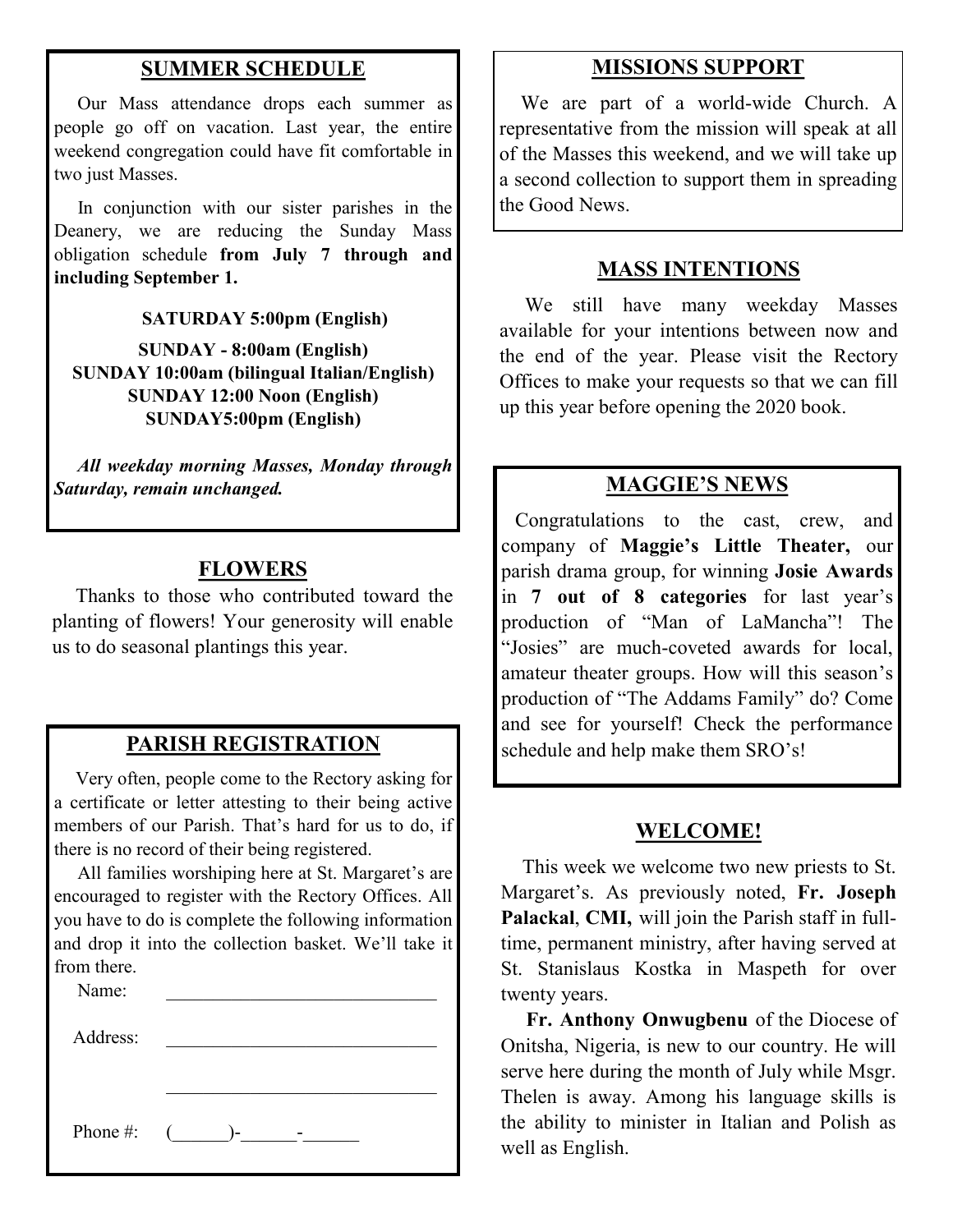# **St. Margaret Gift Shop**

## **SUMMER SCHEDULE**

**CLOSED: All Wednesdays in July**

**OPEN: all Sundays in July, 9am - 1pm**

**CLOSED: the entire month of August**

**Re-open, Wednesday, September 4, 12-4pm** 

We have a selection of religious goods: Rosaries - Medals - Gifts Crucifixes - Statues - Bibles other books **AND MORE!**

If we don't have it, we'll try to get it for you. The Gift Shop is located in the rectory. Please use the red side door in the parking lot. If the door is closed, please knock.

Contact us: **StMargGiftShop@yahoo.com**

# **USE OF ENVELOPES**

Please help us keep our records straight by putting the amount of your donation in the space indicated on your envelopes. It will make life a lot simpler for our counters and recorders.

Thank you!

# **ANNUAL CATHOLIC APPEAL**

 Our 2019 Annual Catholic Appeal continues to grow, thanks to the **140** families have pledged **\$48,088** toward our goal of **\$65,897**. We got a great shot in the arm last week and now are at **73.0%** of our parish goal, with "only" **\$17,089**  to go!

 Please donate as your means allow. Use the envelopes mailed to you or one available in church *to send your donation directly to the Appeals office.*

**NO funds donated for this Campaign are used to pay for sex abuse lawsuits.** 

# **Monthly Memorial Mass**

 A **bi-lingual (English and Italian) memorial Mass with music** is celebrated each month for the repose of the souls of those who were buried from our church during the preceding month.

 While we no longer celebrate private memorial Masses, families who wish to have an annual or "month's mind" Mass offered for a loved one can join in this monthly celebration. Please contact the Rectory at 718-326-1911 to make the arrangements.

 **The next memorial Mass will be celebrated at 11:45 am, Saturday July 13.** 



# **THE ST. VINCENT FOOD PANTRY**

is located in the Convent 66-25 79th Place

## **The Pantry is open every WEDNESDAY from 10:00 am to 12:00 Noon. CLOSED ON SATURDAY FOR JULY AND AUGUST**

*Our Food Pantry is in need of coffee, bottled juice, cooking oil, mayo, sugar, canned fruit, Chef Boy-ardee products. For more info. call Terry, 718-326-0188* 

*As always, thank you for your generosity!*

# **THANK YOU!**

 I would like to thank everyone who came to the CYO dinner, the night I was inducted into the Diocesan Hall of Fame.

 I truly appreciate the support of the parishioners and my former basketball and softball players.

God bless you all.

Nancy Motto